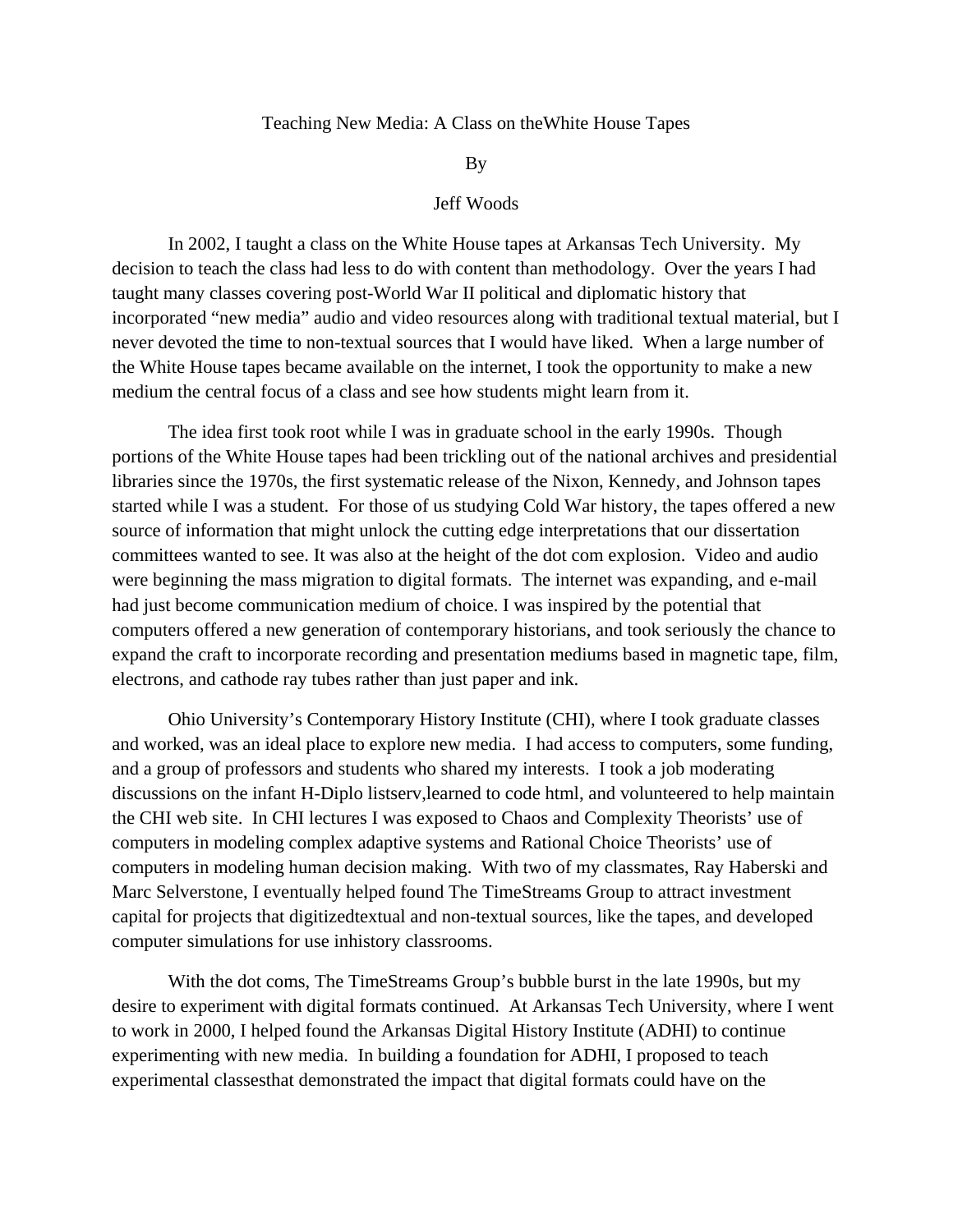historian's craft. In the fall semester of 2002, I was approved to teach an upper division undergraduate seminar focusingon the White House Tapes.

 At the time I was using the Kennedy and Johnson tapes for my own research on Richard Russell. In addition my father, historian Randall Woods, was working on a biography of Lyndon Johnson and knew the LBJ tapes as well as anybody, and my friend and colleague from the TimeStreams Group, Marc Selverstone, had gone on to work on the Kennedy tapes at the University of Virginia's Miller Center. With their help and a quick review of the published literaturemaking use of the tapes, I developed a syllabus.

 That fall I had 10 students, and we met for an hour, three days a week, for fifteen weeks. Class meetings were a combination of lecture and discussion. In the lectures I outlined technology, transcription, and contextual issues for each set of tapes from the Franklin Roosevelt to the Reagan administrations, pausing from time to time to talk about a special group of tapes (the "smoking gun" discussions in the Watergate debacle, for example). Of course, given the hundreds of hours of conversationsfrom the Kennedy, Johnson and Nixon collections, we spent more of our time focusing on those. Class discussions drew on reading and "listening" assignments I gave students each week. A textbook was difficult to find. I needed recordings of some key conversations with at least brief annotations. I ended up using John Prados's*The White HouseTapes*. I also relied heavily on the internet as well as selected chapters and articles from books and journals. The National Archives web site,the Presidential Library web sites, and the Miller Center's collection of white house tape recordings online were absolutely invaluable. I taught the class with a computer rather than a chaulk board. I had an LCD projector connected to a laptop from which I could access the course web site,download audio from the Miller Center, or play excerpts from the audio CDs that were included with the Prados book.

 In the first six class periods, I talked extensively about technology,transcription and interpretation skills, and the tapes' duplication and release to the public by the National Archives and Presidential Libraries. I started with the basics, showing the students how to download conversations from the internet, listen to the recordings on computers, and find published transcripts and background material. I then compared the different standards researchers used in transcribing tapes, including problems involving inaudible phrases, speaker identification, obscure references, and quirky speech patterns. Other lectures were devoted to recording mechanics and reproduction technology. Recording sound onto Roosevelt and Eisenhower era wax disks was very different thanrecording onto Kennedy, Johnson, and Nixon era magnetic tape. Each president had adifferent process for turning on and off their machines and there were the moral and legal implications involved in recording people without their knowledge or consent. There were differences between analog and digital recording devices and each had advantages and disadvantages. A great deal of raw sound is lost in the transfer to digital mediums and archivists disagree about the processes' value. Witness the disagreements between the Miller Center that reproduced tapes in a digital format in order to clean out background noise and the LBJ Library who insisted that magnetic tape reproductions were needed topreserve as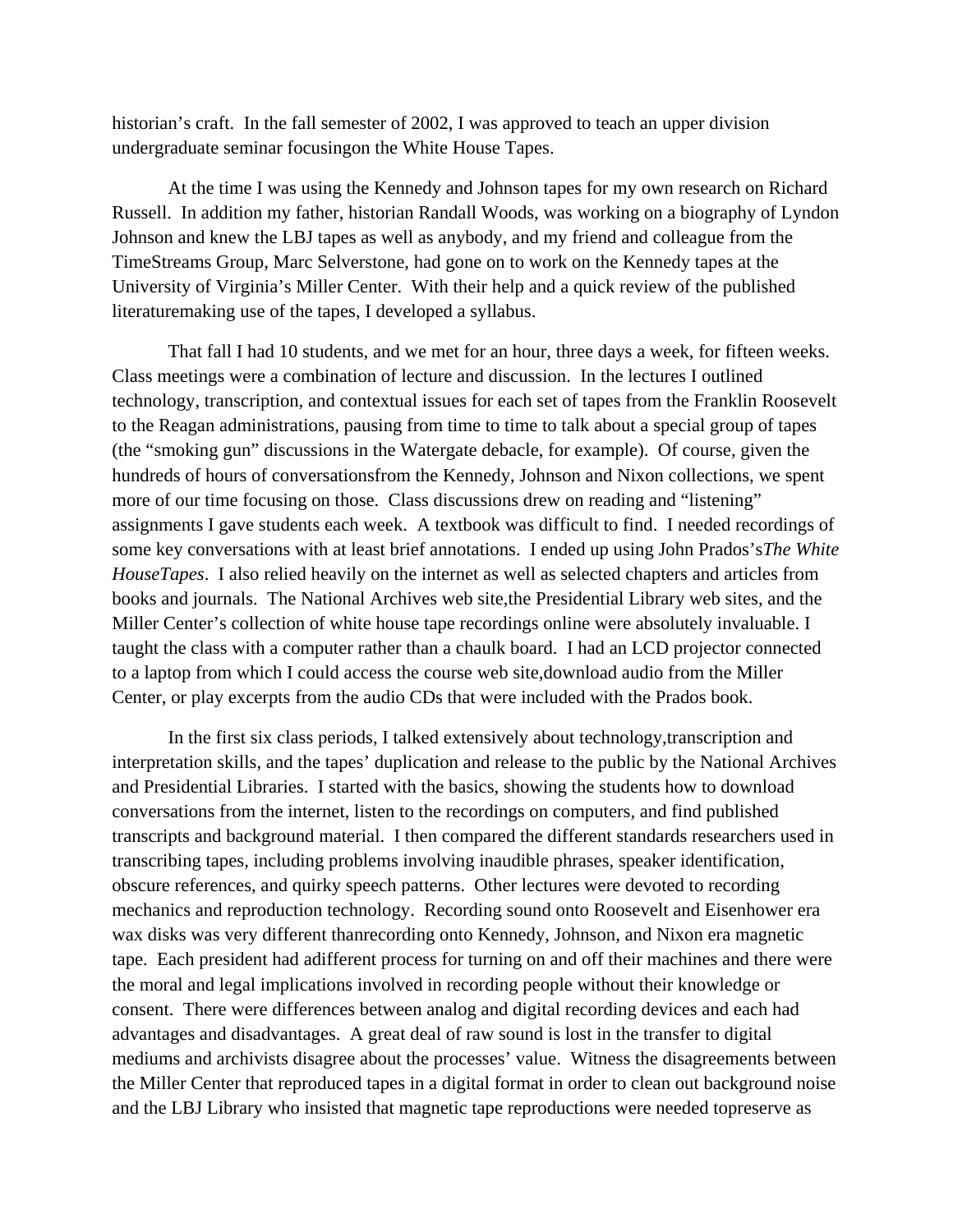much of the original sound as possible. I also spent some lecture time talking about legal issues involved in the tapes' release. Watergate meant that the Nixon tapes were seized by the government and were thus processed and released much differently than the Kennedy and Johnson tapes that wereoriginally part of the privately owned estates of those presidents. The tapes, of course, are also subject to a labyrinth of declassification procedures.

 These basics out of the way, we started in on the tapes themselves. I selected groups of tapes on a particular topic like the Cuban Missile Crisis, Ole Miss Riots, or Decent Interval Strategy for lecture and discussion each week. We followed a roughly chronological order from the Roosevelt through the Reagan administrations. I would provide some basic background in lectures, about an hour a week, but students were required to read transcripts and supporting articles and listen to tapes in preparation for classroom discussions. The most common threads of debate throughout the semester involved challenges to previously conceived notions about the presidents and those around them. For example students who had conceived of John F. Kennedy as a vacillating or weak head of state found a calm and assertive leader in his conversations with advisors during the Cuban Missile Crisis and Ole Miss Riots. Students who thought of Lyndon Johnson as a power obsessed bully found a caring, thoughtful, emotional, even gentle man in his discussions with Jackie Kennedy after JFK's assassination as well as in his frequent expressions of frustration over the war in Vietnam. In Nixon they found an even more nervous and selfconscious man than they had expected. Nixon's insensitive remarks about Jews and his sometimes angry use of profanity changed many students' opinions about him. The seminar also seemed to frequently come back to the array of secondarycharacters. They were surprised that Richard Russell successfully manipulated and cajoled Lyndon Johnson as much as Johnson manipulated and cajoled Russell. They were aghast as Ross Barnett and James Eastland defend the white South against outside racial agitators. Jaws dropped at Henry Kissinger's callous opinions about the American withdrawal from Vietnam.

 Students completed four projects during the semester. The first involved the transcription of a conversation anda short paper that discussed that conversation in historical context. The idea was to get the students used to working with the technology and making concrete connections to the tapes' significance in the historical record. The second assignment asked that students choose and interpret a series of conversations, seeking a pattern of thought or action revealed in them. Here I wanted to add a level of analysis and explore some techniques of biography. The third project was a more traditional paper that demanded an understanding of relevant historiographical debates. The students cited conversations that they thought provided some new insights or historical interpretations. The fourth and final project was the most adventurous. I asked students to storyboard and script a documentary film or multimedia web sitethat made use of a series of conversations. The students then had to "pitch" their idea to the class. Here, of course, I was embracing the vision set out by The TimeStreams Group and ADHI. I wanted students to explore the past through sight and sound and develop presentation methods that went beyond on the written word.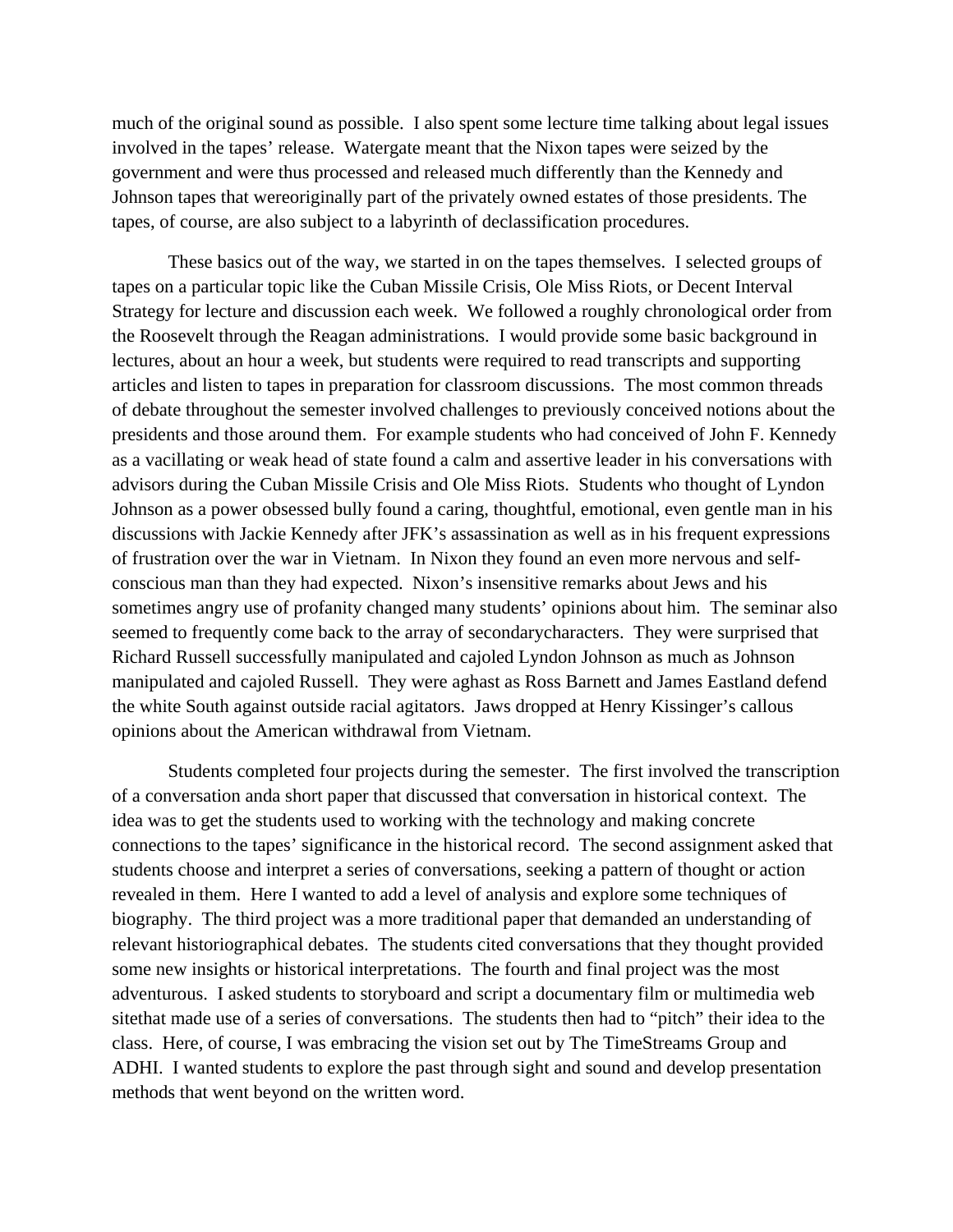The students did as expected on the first three assignments. As with all undergraduates, they varied in their writing, research and analytical skills, but they performed well in accurately and honestly transcribing even poor quality conversations. They did not do as well as I expected on the final assignment. In class I provided the students with several examples of text, film and multimedia presentations that used the tapes. Together we read Beschloss, Prados, Zelikow, Kutler, and Doyle, saw PBS Frontline and American Experience programs, and dissected the Miller Center's virtual exhibits. They were free to mimic those, but I encouraged them to find even more creative ways to present the non-textual material. Other than one woman who actually incorporated dance into her presentation, the "pitches" the students made did not even aspire to match the examples they had seen and heard in class. Many of the web sites were laid out like pages in standard history textbooks with a narrative that block quoted transcriptions and occasionally brought up a map or photograph. The film storyboards showed little concern for the potential impact that the creative juxtaposition of sight, sound, and motion could have on an audience. Like the web sites, they seemed to be modeled after textbooks.

 Despite the somewhat disappointing final projects, the class was a great success. Most importantly, from my perspective, the seminar took a step toward broadening the research and presentation methods that students are taught in history classrooms. The class directly addressed the needsof contemporary historians to incorporate non-textual audio and video records in their work and embraced the new tools offered by digital platforms. The studentsseemed to appreciate this. Course evaluations suggested thatthey achieved agreater emotional connection with the historical characters they heard in the tapes and, in turn,found a greater appreciation for the historical actors' humanity. Hearing the people rather than just reading about them seems to have made a difference. They *empathized* and thus found the key to a greater understanding of history. Alsothe studentsexpressed an appreciation for the uniqueness of the course. None had heard of a class like this onebefore and felt like they were getting a special educational experience. Plus the technology offered the bells and whistles they were more accustomed to in their lives outside of the classroom. They were clearly used to and good at taking a critical eye toward audio and video sources. The greater sense of empathy they claimed to have achieved seemed not to have compromised their objectivity. The main problem rested in the students finding ways to creatively express their new understanding of history. They were unprepared to take what they saw as entertainment mediums and use them in academic work. So used to thinking of the work of the historian in a particular way, they had a hard time conceiving of the library, internet, and tv screen as mutually reinforcing repositories of historical knowledge and wisdom. They were so accustomed to standard written essays, timelines, and linear cause and effect analyses that they defaulted to those techniques. Their final presentations thus failed to transferto others the expressions of emotion, nuance, and empathy that they felt that they had gained in listening to the tapes. The new media generation was ironicallybetter at expressing itself in words than in sounds or images.Students will increasingly need to find flexible, complex, and useful forms of communication that include the written word but also go beyond it. With broadband internet, youtube, podcasts, and the like already at hand, learning the tools of